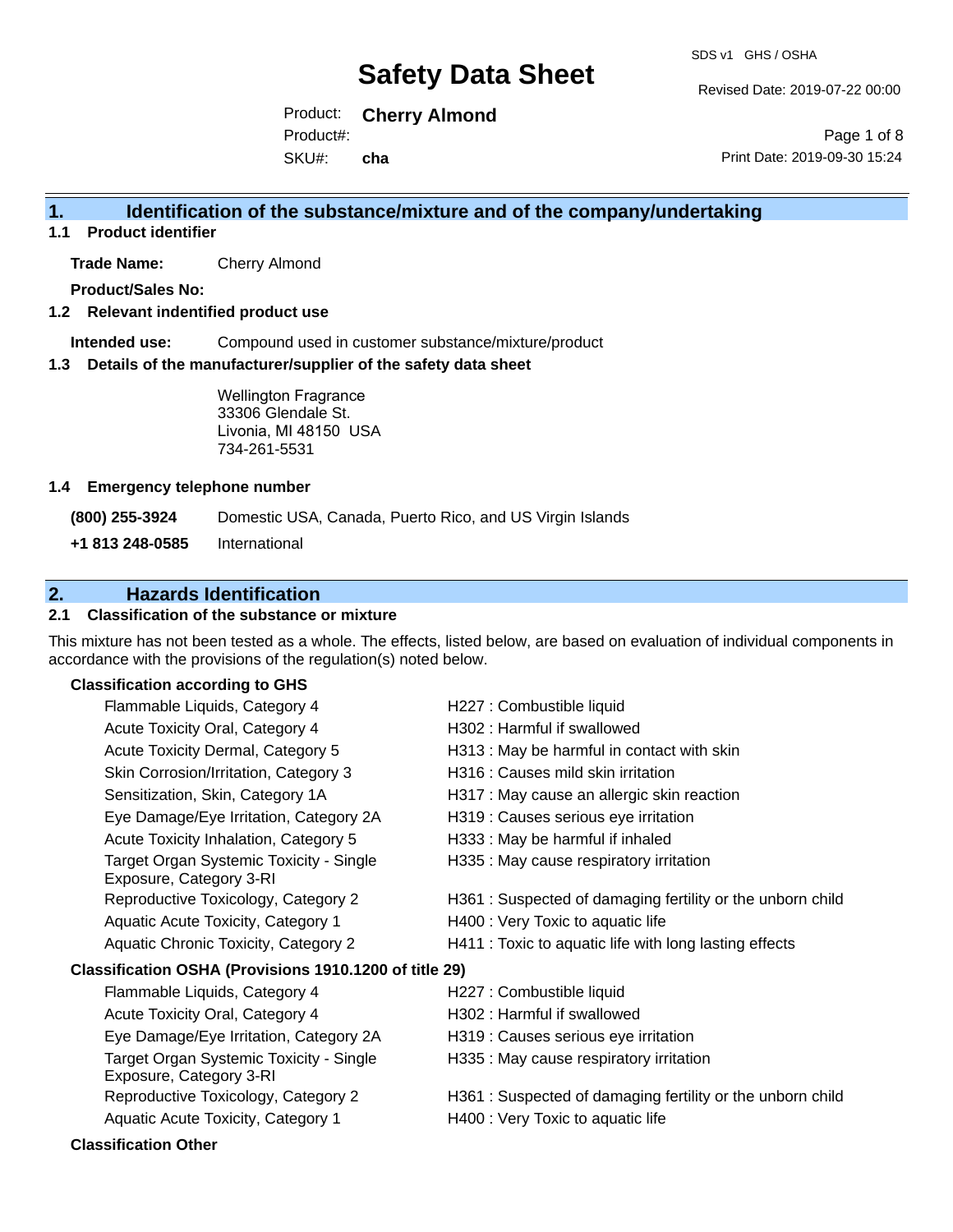SDS v1 GHS / OSHA

Revised Date: 2019-07-22 00:00

# Product: **Cherry Almond**

Product#:

SKU#: **cha**

Page 2 of 8 Print Date: 2019-09-30 15:24

Carcinogenicity This mixture contains ingredients identified as carcinogens, at 0.1% or greater, by the following:None [X] ACGIH [ ] IARC [ ] NTP [ ] OSHA [ ]

### **2.2 Label elements**

## **Labelling (REGULATION (EC) No 1272/2008)**

### **Hazard pictograms**



### **Signal Word: Warning**

#### **Hazard statments**

| H <sub>22</sub> 7 | Combustible liquid                                  |
|-------------------|-----------------------------------------------------|
| H302              | Harmful if swallowed                                |
| H313              | May be harmful in contact with skin                 |
| H316              | Causes mild skin irritation                         |
| H317              | May cause an allergic skin reaction                 |
| H <sub>319</sub>  | Causes serious eye irritation                       |
| H333              | May be harmful if inhaled                           |
| H <sub>335</sub>  | May cause respiratory irritation                    |
| H <sub>361</sub>  | Suspected of damaging fertility or the unborn child |
| H400              | Very Toxic to aquatic life                          |
| H411              | Toxic to aquatic life with long lasting effects     |
|                   |                                                     |

### **Precautionary Statements**

#### **Prevention:**

| P <sub>201</sub>     | Obtain special instructions before use                                                                                           |
|----------------------|----------------------------------------------------------------------------------------------------------------------------------|
| P <sub>202</sub>     | Do not handle until all safety precautions have been read and understood                                                         |
| P <sub>2</sub> 33    | Keep container tightly closed                                                                                                    |
| P <sub>235</sub>     | Keep cool                                                                                                                        |
| P <sub>264</sub>     | Wash hands thoroughly after handling                                                                                             |
| P270                 | Do not eat, drink or smoke when using this product                                                                               |
| P <sub>271</sub>     | Use only outdoors or in a well-ventilated area                                                                                   |
| P272                 | Contaminated work clothing should not be allowed out of the workplace                                                            |
| P273                 | Avoid release to the environment                                                                                                 |
| P <sub>281</sub>     | Use personal protective equipment as required                                                                                    |
| <b>Response:</b>     |                                                                                                                                  |
| $P301 + P312 + P330$ | IF SWALLOWED: Call a POISON CENTER or doctor/physician if you feel unwell Rinse<br>mouth                                         |
| P302 + P352          | IF ON SKIN: Wash with soap and water                                                                                             |
| P304 + P312          | IF INHALED: Call a POISON CENTER or doctor/physician if you feel unwell                                                          |
| $P305 + P351 + P338$ | IF IN EYES: Rinse cautiously with water for several minutes Remove contact lenses if<br>present and easy to do. continue rinsing |
| $P308 + P313$        | IF exposed or concerned: Get medical advice/attention                                                                            |
| P312                 | Call a POISON CENTER or doctor/physician if you feel unwell                                                                      |
| P333 + P313          | If skin irritation or a rash occurs: Get medical advice/attention                                                                |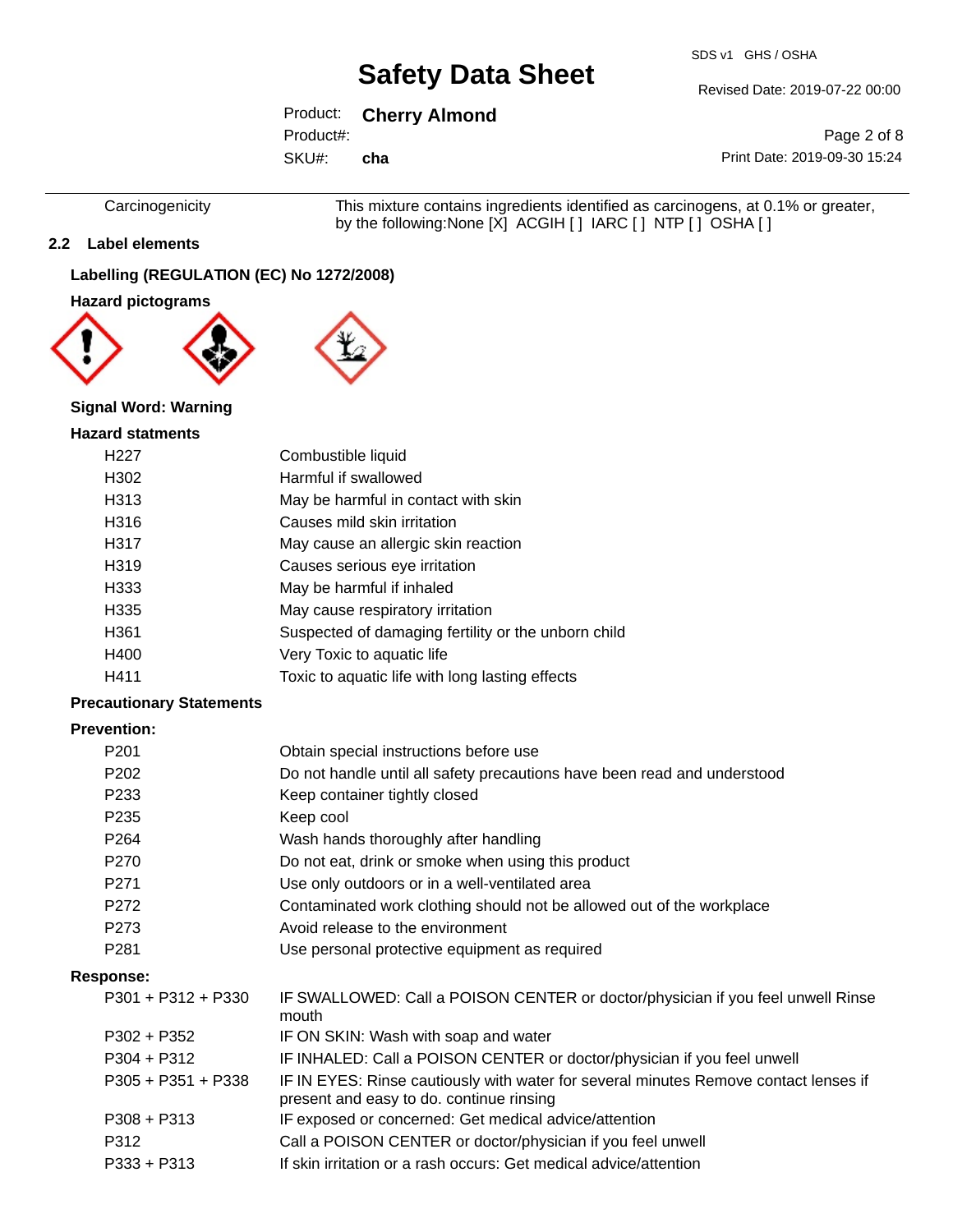#### SDS v1 GHS / OSHA

Revised Date: 2019-07-22 00:00

# **Safety Data Sheet**

|           | Product: Cherry Almond |                              |
|-----------|------------------------|------------------------------|
| Product#: |                        | Page 3 of 8                  |
| SKU#:     | cha                    | Print Date: 2019-09-30 15:24 |

| 2.3 | <b>Other Hazards</b> |                                                                                                                                       |
|-----|----------------------|---------------------------------------------------------------------------------------------------------------------------------------|
|     | P391                 | <b>Collect Spillage</b>                                                                                                               |
|     | P370 + P378          | In case of fire: Use Carbon dioxide (CO2), Dry chemical, or Foam for extinction. Do not use<br>a direct water jet on burning material |
|     | P363                 | Wash contaminated clothing before reuse                                                                                               |
|     | P340                 | Remove victim to fresh air and keep at rest in a position comfortable for breathing                                                   |
|     | $P337 + P313$        | If eye irritation persists: Get medical advice/attention                                                                              |

**no data available**

# **3. Composition/Information on Ingredients**

#### **3.1 Mixtures**

This product is a complex mixture of ingredients, which contains among others the following substance(s), presenting a health or environmental hazard within the meaning of the UN Globally Harmonized System of Classification and Labeling of Chemicals (GHS):

| CAS#<br>Ingredient     | EC#                                                  | Conc.<br>Range | <b>GHS Classification</b>           |
|------------------------|------------------------------------------------------|----------------|-------------------------------------|
| 100-52-7               | 202-860-4                                            | $30 - 40%$     | H227; H302; H316; H319; H332; H335; |
| Benzaldehyde           |                                                      |                | H401                                |
| 120-51-4               | 204-402-9                                            | 20 - 30 %      | H302; H313; H400; H411              |
| <b>Benzyl Benzoate</b> |                                                      |                |                                     |
| 101-86-0               | 202-983-3                                            | $5 - 10%$      | H303; H316; H317; H400; H411        |
|                        | Hexyl cinnamaldehyde                                 |                |                                     |
| 80-54-6                | 201-289-8                                            | $2 - 5%$       | H227; H302; H315; H317; H361; H401; |
|                        | <b>Butylphenyl Methylpropional</b>                   |                | H412                                |
| 60-12-8                | 200-456-2                                            | $2 - 5%$       | H302; H313; H316; H319              |
| phenethyl alcohol      |                                                      |                |                                     |
| 89-43-0                | 201-908-1                                            | $2 - 5%$       | H316                                |
|                        | Hydroxycitronellal-methyl anthranilate (Schiff base) |                |                                     |
| 104-87-0               | 203-246-9                                            | $2 - 5%$       | H227; H302; H316; H319              |
| p-Tolualdehyde         |                                                      |                |                                     |
| 105-95-3               | 203-347-8                                            | $2 - 5%$       | H401                                |
| Ethylene brassylate    |                                                      |                |                                     |
| 107-75-5               | 203-518-7                                            | $1 - 2%$       | H317; H319; H402                    |
| Hydroxycitronellal     |                                                      |                |                                     |
| $134 - 20 - 3$         | 205-132-4                                            | $1 - 2%$       | H303; H316; H319; H402              |
| Methyl anthranilate    |                                                      |                |                                     |
| 106-24-1               | 203-377-1                                            | $1 - 2%$       | H303; H315; H317; H318; H402        |
| Geraniol               |                                                      |                |                                     |
| 121-33-5               | 204-465-2                                            | $1 - 2%$       | H303; H319                          |
| vanillin               |                                                      |                |                                     |
| $123 - 11 - 5$         | 204-602-6                                            | $1 - 2%$       | H303; H402; H412                    |
| Anisaldehyde           |                                                      |                |                                     |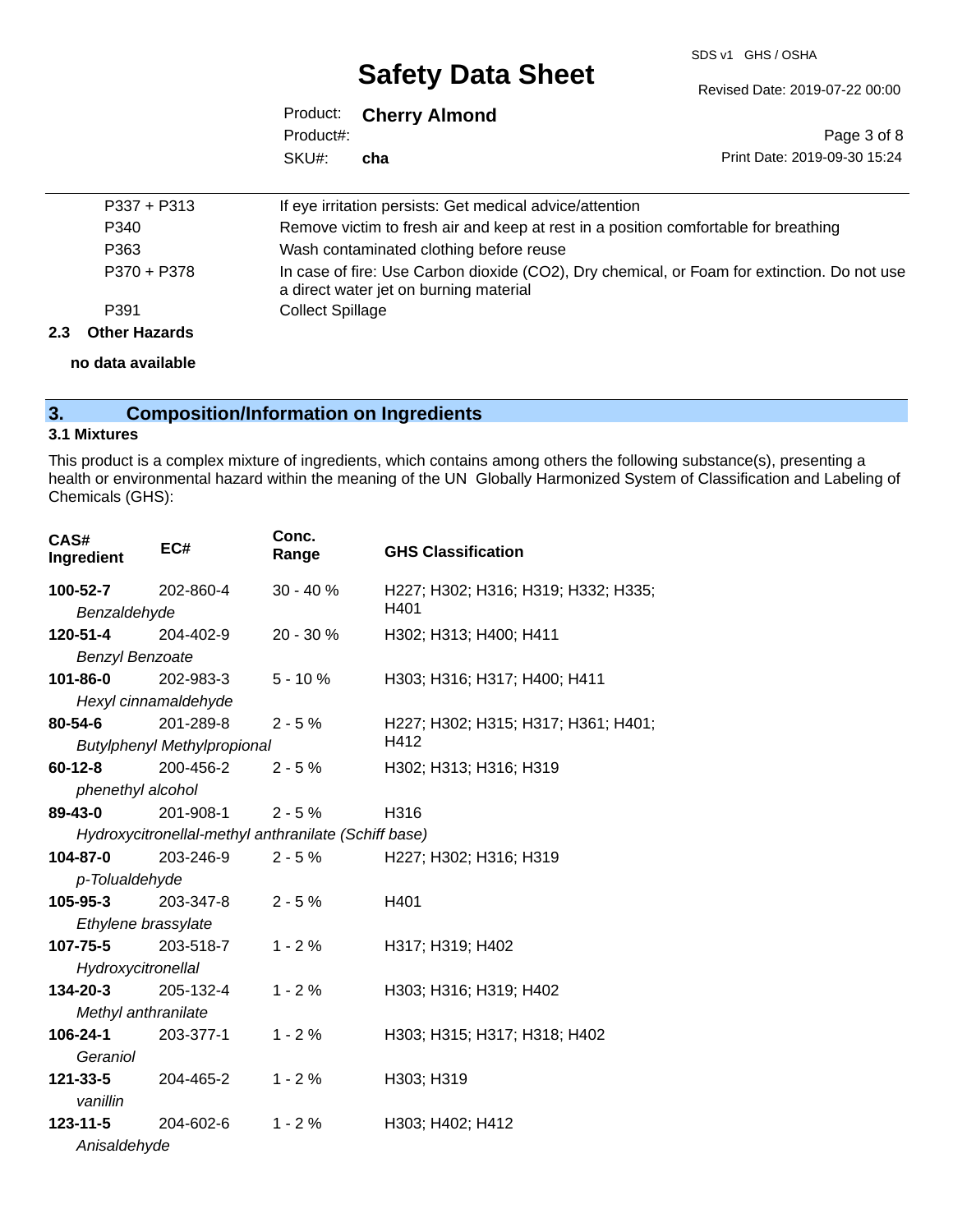#### Revised Date: 2019-07-22 00:00

# Product: **Cherry Almond**

Product#:

SKU#: **cha**

#### Page 4 of 8 Print Date: 2019-09-30 15:24

| CAS#<br>Ingredient                                       | EC#       | Conc.<br>Range | <b>GHS Classification</b>          |  |
|----------------------------------------------------------|-----------|----------------|------------------------------------|--|
| $91 - 64 - 5$                                            | 202-086-7 | $1 - 2 \%$     | H302; H317; H402                   |  |
| Coumarin                                                 |           |                |                                    |  |
| 128-37-0                                                 | 204-881-4 | $1 - 2 \%$     | H316; H400; H410                   |  |
| <b>Butylated hydroxytoluene</b>                          |           |                |                                    |  |
| $104 - 55 - 2$                                           | 203-213-9 | $0.1 - 1.0 \%$ | H303; H312; H315; H317; H319; H401 |  |
| Cinnamal                                                 |           |                |                                    |  |
| See Section 16 for full text of GHS classification codes |           |                |                                    |  |
|                                                          |           |                |                                    |  |

See Section 16 for full text of GHS classification codes which where not shown in section 2

Total Hydrocarbon Content (%  $w/w$ ) = 0.01

| <b>First Aid Measures</b><br>4.                                    |                                                                                                               |  |  |
|--------------------------------------------------------------------|---------------------------------------------------------------------------------------------------------------|--|--|
| <b>Description of first aid measures</b><br>4.1                    |                                                                                                               |  |  |
| Inhalation:                                                        | Remove from exposure site to fresh air and keep at rest.<br>Obtain medical advice.                            |  |  |
| <b>Eye Exposure:</b>                                               | Flush immediately with water for at least 15 minutes.<br>Contact physician if symptoms persist.               |  |  |
| <b>Skin Exposure:</b>                                              | Remove contaminated clothes. Wash thoroughly with water (and soap).<br>Contact physician if symptoms persist. |  |  |
| Ingestion:                                                         | Rinse mouth with water and obtain medical advice.                                                             |  |  |
| Most important symptoms and effects, both acute and delayed<br>4.2 |                                                                                                               |  |  |
| Symptoms:                                                          | no data available                                                                                             |  |  |
| <b>Risks:</b>                                                      | Refer to Section 2.2 "Hazard Statements"                                                                      |  |  |
| 4.3                                                                | Indication of any immediate medical attention and special treatment needed                                    |  |  |
| <b>Treatment:</b>                                                  | Refer to Section 2.2 "Response"                                                                               |  |  |
| 5.<br><b>Fire-Fighting measures</b>                                |                                                                                                               |  |  |
| <b>Extinguishing media</b><br>5.1                                  |                                                                                                               |  |  |
| Suitable:                                                          | Carbon dioxide (CO2), Dry chemical, Foam                                                                      |  |  |
| Unsuitable                                                         | Do not use a direct water jet on burning material                                                             |  |  |
| 5.2 Special hazards arising from the substance or mixture          |                                                                                                               |  |  |
| During fire fighting:<br>5.3 Advice for firefighters               | Water may be ineffective                                                                                      |  |  |
|                                                                    |                                                                                                               |  |  |

# **6. Calcidental Release Measures**<br>**6.1** Personal precautions, protective equipment

# **6.1 Personal precautions, protective equipment and emergency procedures**

Avoid inhalation and contact with skin and eyes. A self-contained breathing apparatus is recommended in case of a major spill.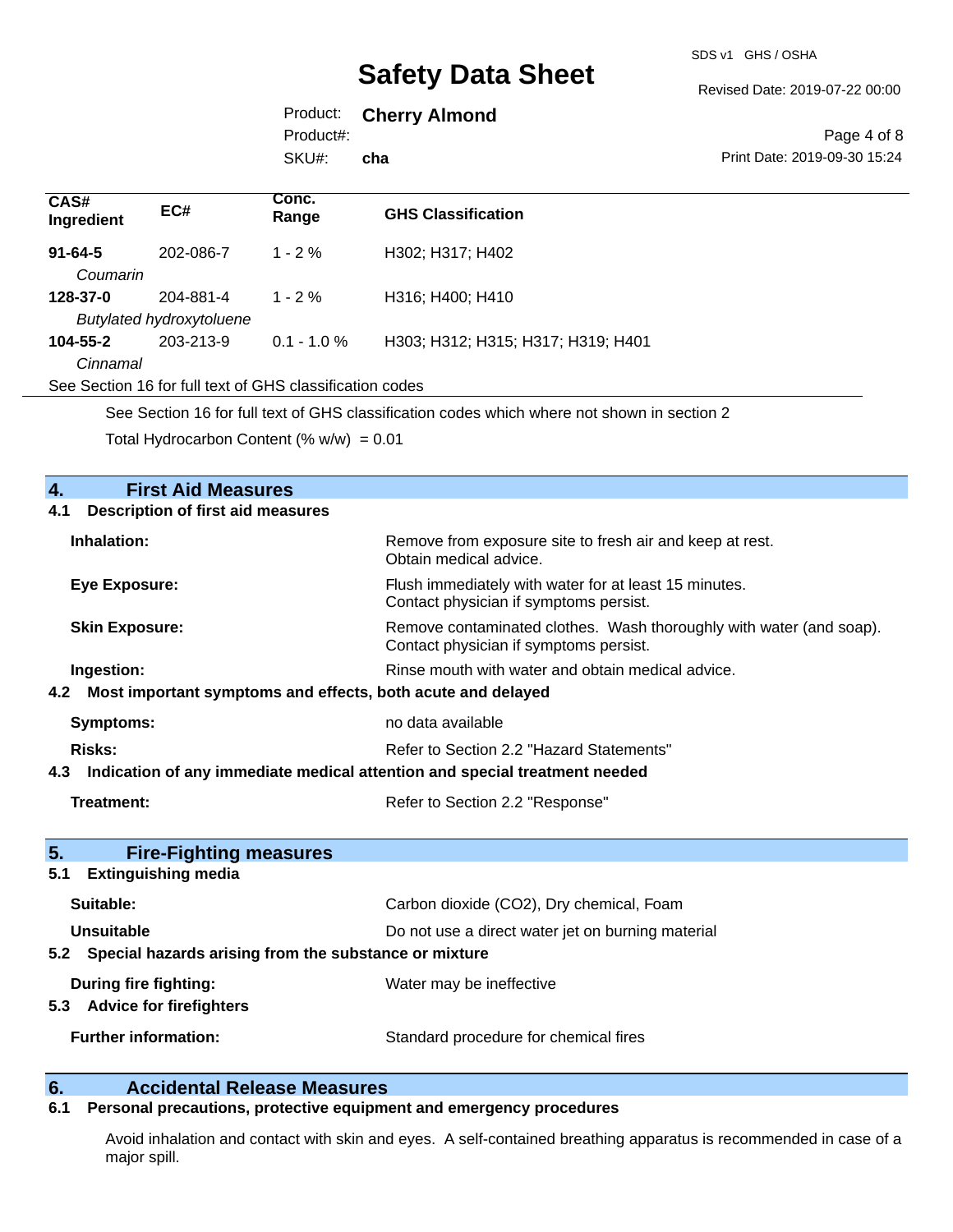#### Revised Date: 2019-07-22 00:00

#### Product: **Cherry Almond** SKU#: Product#: **cha**

Page 5 of 8 Print Date: 2019-09-30 15:24

#### **6.2 Environmental precautions**

Keep away from drains, soil, and surface and groundwater.

### **6.3 Methods and materials for containment and cleaning up**

Clean up spillage promptly. Remove ignition sources. Provide adequate ventilation. Avoid excessive inhalation of vapors. Gross spillages should be contained by use of sand or inert powder and disposed of according to the local regulations.

#### **6.4 Reference to other sections**

Not Applicable

# **7. Handling and Storage**

#### **7.1 Precautions for safe handling**

Apply according to good manufacturing and industrial hygiene practices with proper ventilation. Do not drink, eat or smoke while handling. Respect good personal hygiene.

#### **7.2 Conditions for safe storage, including any incompatibilities**

Store in a cool, dry and ventilated area away from heat sources and protected from light in tightly closed original container. Avoid uncoated metal container. Keep air contact to a minimum.

#### **7.3 Specific end uses**

No information available

## **8. Exposure Controls/Personal Protection**

#### **8.1 Control parameters**

| <b>Exposure Limits:</b>              |  |                              |       |       |      |                                   |  |
|--------------------------------------|--|------------------------------|-------|-------|------|-----------------------------------|--|
| <b>Component</b>                     |  |                              | ACGIH | ACGIH | OSHA | OSHA                              |  |
|                                      |  |                              |       |       |      | TWA ppm STEL ppm TWA ppm STEL ppm |  |
| 128-37-0<br>Butylated hydroxytoluene |  |                              |       |       |      |                                   |  |
| <b>Engineering Controls:</b>         |  | Use local exhaust as needed. |       |       |      |                                   |  |

#### **8.2 Exposure controls - Personal protective equipment**

| Eye protection:                | Tightly sealed goggles, face shield, or safety glasses with brow guards and side shields, etc.<br>as may be appropriate for the exposure |
|--------------------------------|------------------------------------------------------------------------------------------------------------------------------------------|
| <b>Respiratory protection:</b> | Avoid excessive inhalation of concentrated vapors. Apply local ventilation where appropriate.                                            |
| <b>Skin protection:</b>        | Avoid Skin contact. Use chemically resistant gloves as needed.                                                                           |

#### **9. Physical and Chemical Properties**

#### **9.1 Information on basic physical and chemical properties**

| Appearance:            | Liquid                           |
|------------------------|----------------------------------|
| Odor:                  | Conforms to Standard             |
| Color:                 | Yellow to Greenish Yellow (G4-5) |
| <b>Viscosity:</b>      | Liquid                           |
| <b>Freezing Point:</b> | Not determined                   |
| <b>Boiling Point:</b>  | Not determined                   |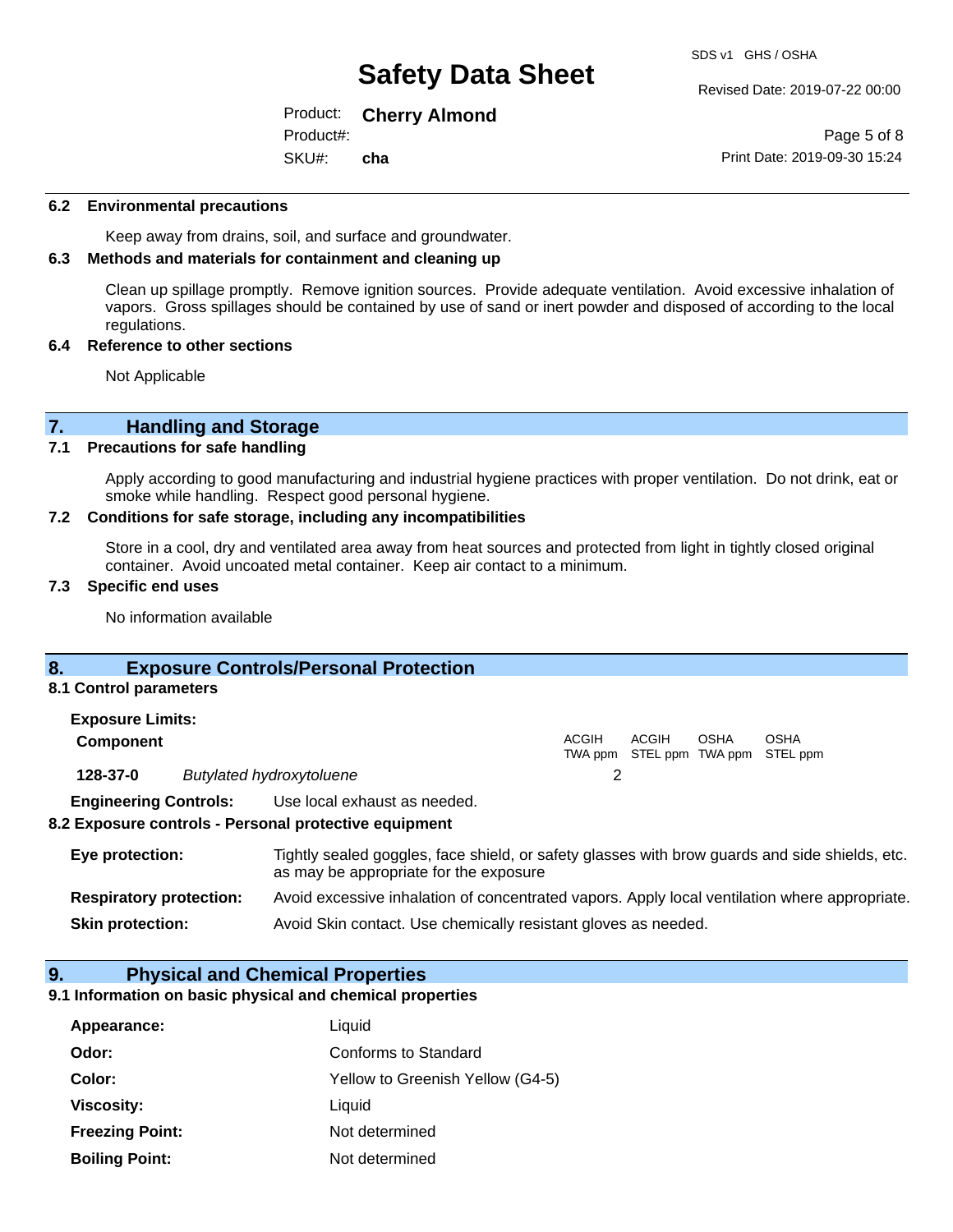Revised Date: 2019-07-22 00:00

|           | Product: Cherry Almond |
|-----------|------------------------|
| Product#: |                        |
| SKU#:     | cha                    |

Page 6 of 8 Print Date: 2019-09-30 15:24

| <b>Melting Point:</b>        | Not determined  |  |
|------------------------------|-----------------|--|
| <b>Flashpoint (CCCFP):</b>   | 166 F (74.44 C) |  |
| <b>Auto flammability:</b>    | Not determined  |  |
| <b>Explosive Properties:</b> | None Expected   |  |
| <b>Oxidizing properties:</b> | None Expected   |  |
| Vapor Pressure (mmHg@20 C):  | 0.5483          |  |
| %VOC:                        | 0.55            |  |
| Specific Gravity @ 25 C:     | 1.0520          |  |
| Density @ 25 C:              | 1.0490          |  |
| Refractive Index @ 20 C:     | 1.5440          |  |

# **10. Stability and Reactivity**

**Soluble in:** Oil

| <b>10.1 Reactivity</b>                  | None                                               |
|-----------------------------------------|----------------------------------------------------|
| <b>10.2 Chemical stability</b>          | Stable                                             |
| 10.3 Possibility of hazardous reactions | None known                                         |
| <b>10.4 Conditions to avoid</b>         | None known                                         |
| 10.5 Incompatible materials             | Strong oxidizing agents, strong acids, and alkalis |
| 10.6 Hazardous decomposition products   | None known                                         |

# **11. Toxicological Information**

### **11.1 Toxicological Effects**

Acute Toxicity Estimates (ATEs) based on the individual Ingredient Toxicity Data utilizing the "Additivity Formula"

| Acute toxicity - Oral - (Rat) mg/kg                | (LD50: 1692.1764) Harmful if swallowed                   |
|----------------------------------------------------|----------------------------------------------------------|
| Acute toxicity - Dermal - (Rabbit) mg/kg           | (LD50: 2570.9871) May be harmful in contact with skin    |
| Acute toxicity - Inhalation - (Rat) mg/L/4hr       | (LD50: 21.1376) May be harmful if inhaled                |
| <b>Skin corrosion / irritation</b>                 | May be harmful if inhaled                                |
| Serious eye damage / irritation                    | Causes serious eye irritation                            |
| <b>Respiratory sensitization</b>                   | Not classified - the classification criteria are not met |
| <b>Skin sensitization</b>                          | May cause an allergic skin reaction                      |
| <b>Germ cell mutagenicity</b>                      | Not classified - the classification criteria are not met |
| Carcinogenicity                                    | Not classified - the classification criteria are not met |
| <b>Reproductive toxicity</b>                       | Suspected of damaging fertility or the unborn child      |
| Specific target organ toxicity - single exposure   | May cause respiratory irritation                         |
| Specific target organ toxicity - repeated exposure | Not classified - the classification criteria are not met |
| <b>Aspiration hazard</b>                           | Not classified - the classification criteria are not met |
|                                                    |                                                          |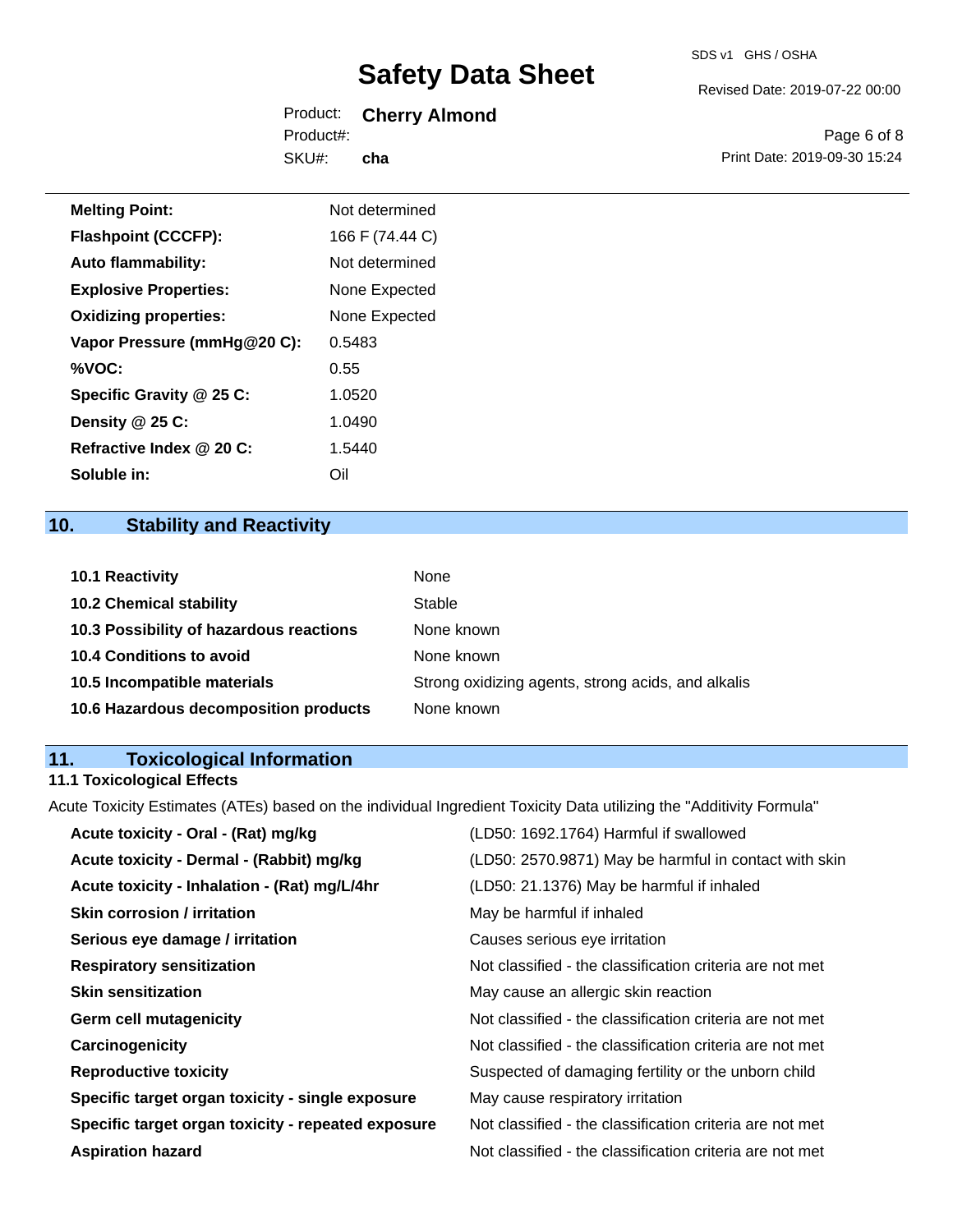SDS v1 GHS / OSHA

Revised Date: 2019-07-22 00:00

Product: **Cherry Almond** SKU#: Product#: **cha**

Page 7 of 8 Print Date: 2019-09-30 15:24

| <b>Ecological Information</b><br>12. |                                                 |
|--------------------------------------|-------------------------------------------------|
| 12.1 Toxicity                        |                                                 |
| <b>Acute acquatic toxicity</b>       | Very Toxic to aquatic life                      |
| <b>Chronic acquatic toxicity</b>     | Toxic to aquatic life with long lasting effects |
| <b>Toxicity Data on soil</b>         | no data available                               |
| <b>Toxicity on other organisms</b>   | no data available                               |
| 12.2 Persistence and degradability   | no data available                               |
| 12.3 Bioaccumulative potential       | no data available                               |
| 12.4 Mobility in soil                | no data available                               |
| 12.5 Other adverse effects           | no data available                               |
|                                      |                                                 |

### **13. Disposal Conditions**

#### **13.1 Waste treatment methods**

Do not allow product to reach sewage systems. Dispose of in accordance with all local and national regulations. Send to a licensed waste management company.The product should not be allowed to enter drains, water courses or the soil. Do not contaminate ponds, waterways or ditches with chemical or used container.

# **14. Transport Information**

| <b>Marine Pollutant</b>                                       | Yes. Ingredient of greatest environmental impact:<br>120-51-4 : (20 - 30 %) : Benzyl Benzoate |                                     |                   |                 |               |
|---------------------------------------------------------------|-----------------------------------------------------------------------------------------------|-------------------------------------|-------------------|-----------------|---------------|
| <b>Regulator</b>                                              |                                                                                               | <b>Class</b>                        | <b>Pack Group</b> | <b>Sub Risk</b> | UN-nr.        |
| U.S. DOT (Non-Bulk)                                           |                                                                                               | Not Regulated - Not Dangerous Goods |                   |                 |               |
| <b>Chemicals NOI</b>                                          |                                                                                               |                                     |                   |                 |               |
| <b>ADR/RID (International Road/Rail)</b>                      |                                                                                               |                                     |                   |                 |               |
| <b>Environmentally Hazardous</b><br>Substance, Liquid, n.o.s. |                                                                                               | 9                                   | Ш                 |                 | <b>UN3082</b> |
| <b>IATA (Air Cargo)</b>                                       |                                                                                               |                                     |                   |                 |               |
| <b>Environmentally Hazardous</b><br>Substance, Liquid, n.o.s. |                                                                                               | 9                                   | Ш                 |                 | <b>UN3082</b> |
| <b>IMDG (Sea)</b>                                             |                                                                                               |                                     |                   |                 |               |
| <b>Environmentally Hazardous</b><br>Substance, Liquid, n.o.s. |                                                                                               | 9                                   | Ш                 |                 | <b>UN3082</b> |

| 15.<br><b>Regulatory Information</b>                                 |                                                              |
|----------------------------------------------------------------------|--------------------------------------------------------------|
| <b>U.S. Federal Regulations</b>                                      |                                                              |
| <b>TSCA (Toxic Substance Control Act)</b>                            | All components of the substance/mixture are listed or exempt |
| 40 CFR(EPCRA, SARA, CERCLA and CAA)<br><b>U.S. State Regulations</b> | This product contains NO components of concern.              |

**California Proposition 65 Warning** This product contains the following components: